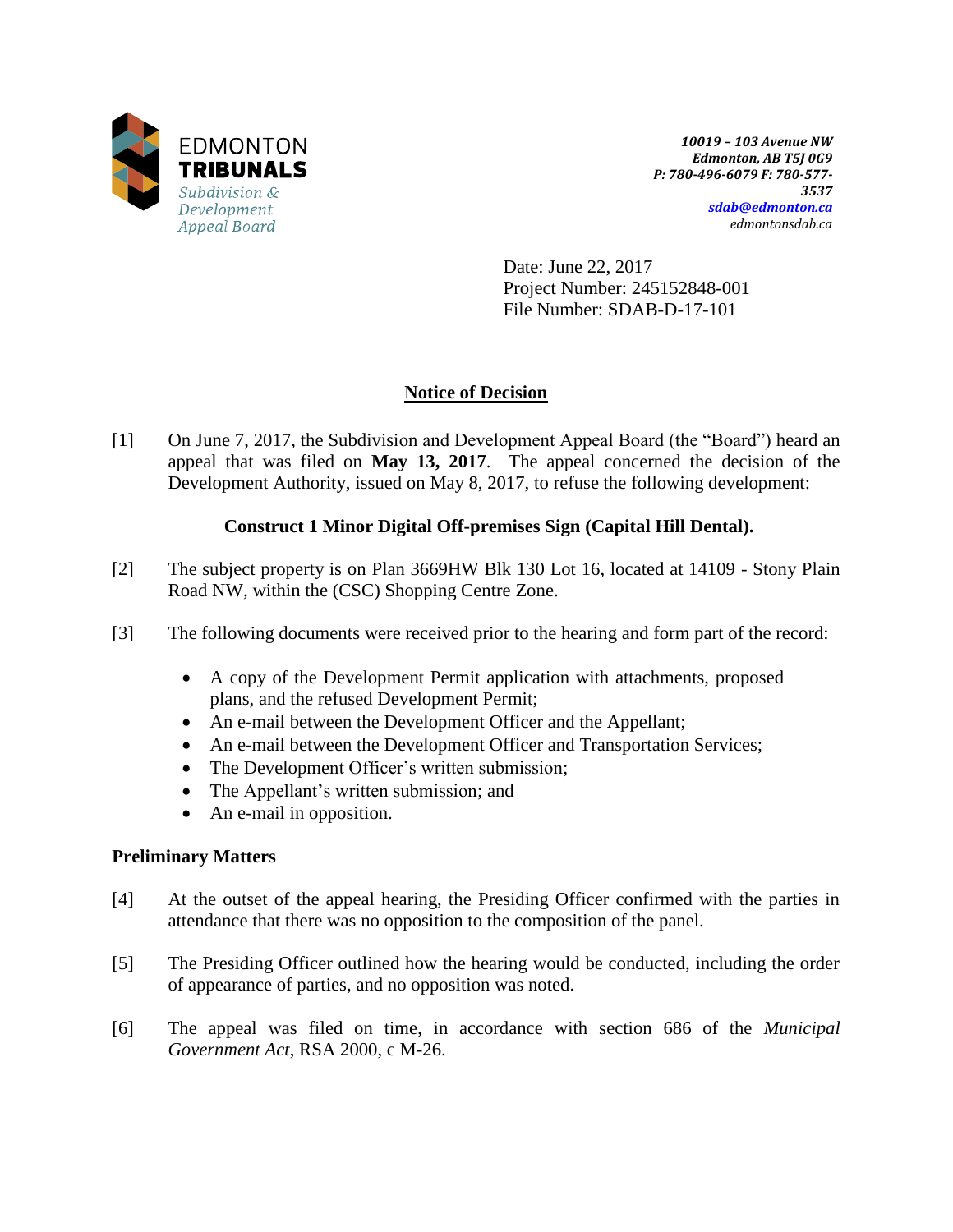#### **Summary of Hearing**

- *i) Position of the Appellant, Mr. Donadt, representing Go Outdoor Advertising Ltd.*
- [7] The subject site has been vacant for several years.
- [8] The proposed sign will be a v-shaped sign facing east/west, 50 metres south of a mixed use residential development.
- [9] In his opinion, the Development Officer was incorrect when stating that the zoning of the property north of the subject site is residential when it is zoned DC2.
- [10] He referred to photograph #1 of his submission showing a sign with a similar design as the proposed sign. This sign is half the distance from the property line as the proposed sign.
- [11] He conceded that the sign is not perpendicular, but it will not have a negative impact on the surrounding neighbourhood.
- [12] The proposed sign meets the requirements of the *Edmonton Zoning Bylaw* and is allowed in the (CSC) Shopping Centre Zone.
- [13] The maximum sign brightness and illumination controls meet the sign specifications required. No variances are required.
- [14] There are several other signs in the area that are similar to the proposed sign that the City has approved.
- [15] He referred to photographs, pages 2 through 18 of his submission and outlined who owns those signs, where they are located, and the type of property that surrounds them.
- [16] They contacted the contractor of the property north of the subject site by e-mail and provided them with information about the proposed sign. They received a response indicating that the contractor might be interested in advertising on the sign. In his opinion, the proposed sign will not have a negative effect on the property north of the subject site as it will not be developed for some time.
- [17] The proposed sign will not face or illuminate on the property south of the subject site.
- [18] Transportation Services inspected the site and have no objection to the proposed sign.
- [19] With respect to questions from the Board, Mr. Donadt provided the following:
	- a. The site immediately east of the subject site does not consist of residential developments. There are some residential developments adjacent to the DC2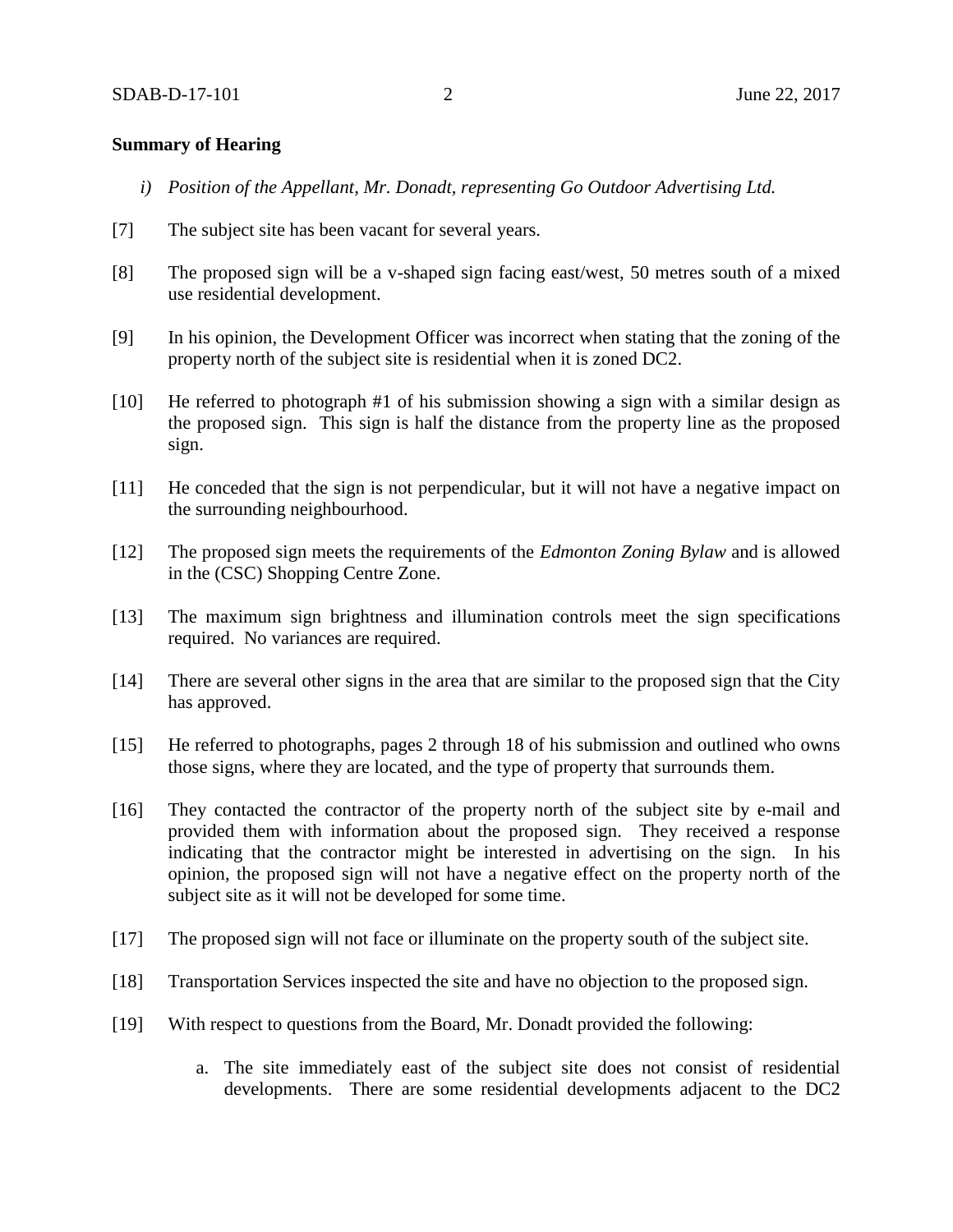property. The maximum height of the proposed sign will be lower than the buildings on the adjacent property.

- b. The property west of the subject site consists of commercial developments.
- c. The sign was re-located on the site plan to be setback 6.0 metres from the north property line.
- d. With regard to the variance required for section 59.2(3) and the projection onto residential neighbourhoods, he stated that the adjacent property to the north will not be developed for some time. The sign will face eastbound and westbound traffic.
- e. Row Housing is a listed use on the property east of the subject site and will be visible to this development. However, the proposed sign will not have a negative impact on that site as the illumination will be set to the lowest setting if there are concerns.
- f. With regard to illumination, he stated that a blinder or louver could be added to the sign to screen light on adjacent properties. However, there will always be some illumination coming from the sign.
- g. There is a lane between the subject site and the property to the east and the proposed sign will be setback 2.0 metres from the east property line.
- h. He confirmed that the illumination of the sign will be controlled and will meet the requirements of the *Edmonton Zoning Bylaw*.
- i. A blinder or louver would block ambient light in certain directions and he would accept this as a condition if the Board were to allow his appeal.
- j. He is agreeable to the conditions suggested by the Development Officer except for condition #3. If the sign has to be de-energized between 10:00 p.m. and 6:00 a.m. that may impact their decision to develop the sign. He would like the sign to run all day.
- *ii) Position of the Development Officer, Mr. S. Ahuja*
- [20] With respect to questions from the Board, Mr. Ahuja provided the following:
	- a. The proposed Sign will be setback 6.0 metres from the north property line.
	- b. He confirmed that Transportation Services did not object to the proposed sign.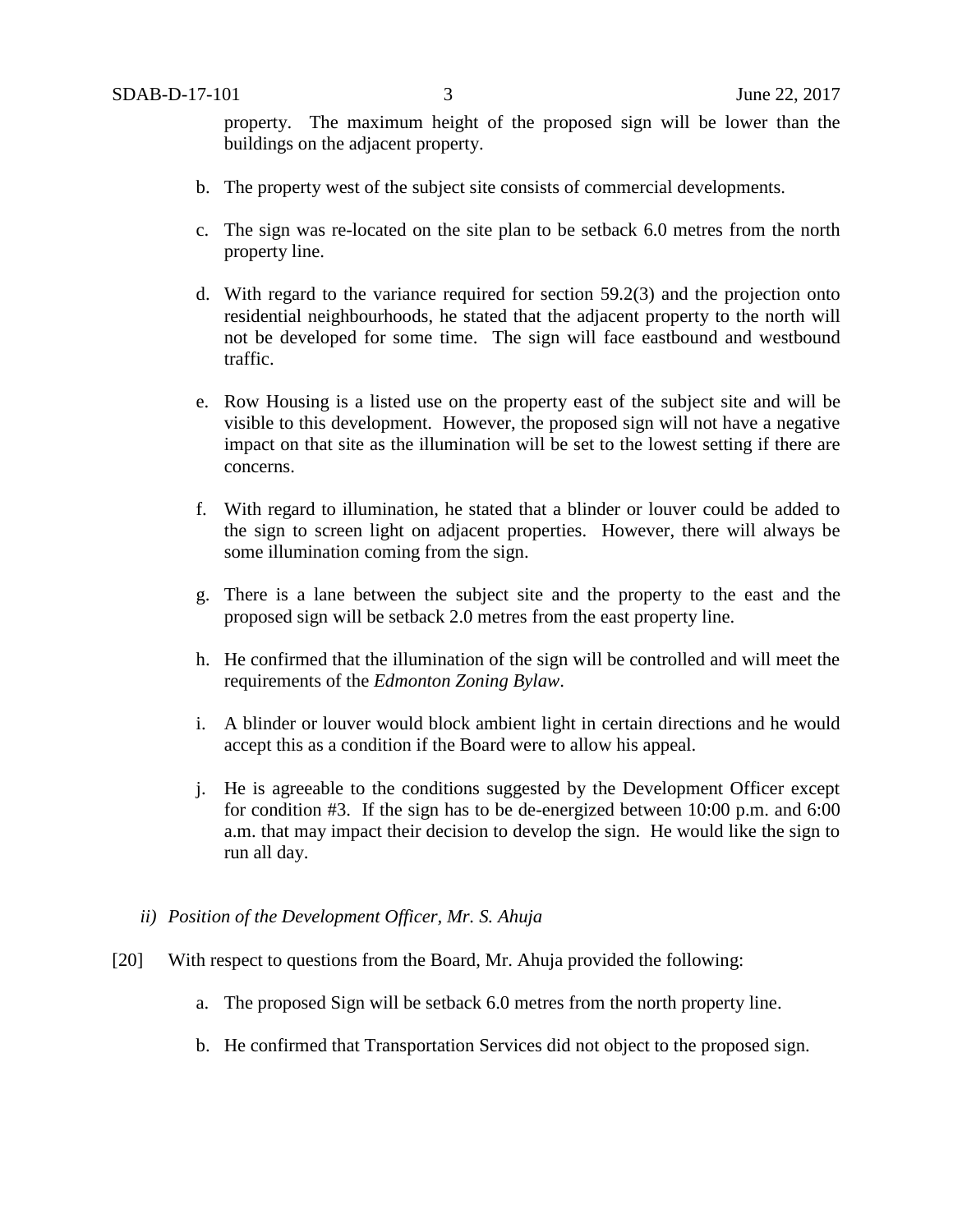- c. The sign will change every six seconds; therefore the ambient light will flash each time. Neighbouring properties may not be able to see the entire sign but they will see the ambient light flashing every six seconds.
- d. He could not confirm how much of a blinder or louver would need to be added to the sign to screen the lighting.
- e. The sign will face Stony Plain Road which is a busy arterial road that will have an LRT in the future.
- *iii) Position of an Affected Property Owner, Ms. S. Kheraj, representing InHouse*
- [21] Ms. Kheraj works for InHouse which owns the property north of the subject site and is zoned DC2.
- [22] InHouse is developing the Westblock property at 14101 Westblock Drive, which will be a Mixed Use Development with a Residential component at the corner of Stony Plain Road and 142 Street.
- [23] InHouse received an e-mail from the site contractor indicating that the Appellant provided them with an e-mail. In her opinion, it was more of a sales e-mail informing them of the proposed sign and that they could advertise on the sign.
- [24] In her opinion, the Appellant should have directly contacted InHouse as owners of the property. Although the site is being developed, it is well advertised as to who to contact regarding the site.
- [25] The Westblock development will consist of 500 residential units and some commercial development which will have On-premises signage as part of their commercial development.
- [26] In her opinion, the proposed sign's size, scale, and illumination will have a negative impact on the adjacent property.
- [27] With respect to questions from the Board, Ms. Kheraj provided the following:
	- a. The light flashing from the sign is a concern and de-energizing the sign during a time period will not address this concern. There are commercial, retail, and office developments adjacent to Stony Plain Road that are open during the evening that will be impacted by the sign.
	- b. The DC2.919 site has a Use Class for Minor Digital On-premises Signs, but they have not yet made an application for a sign but do not intend to install a digital sign. Her main concern is the lighting and illumination of the sign every six seconds.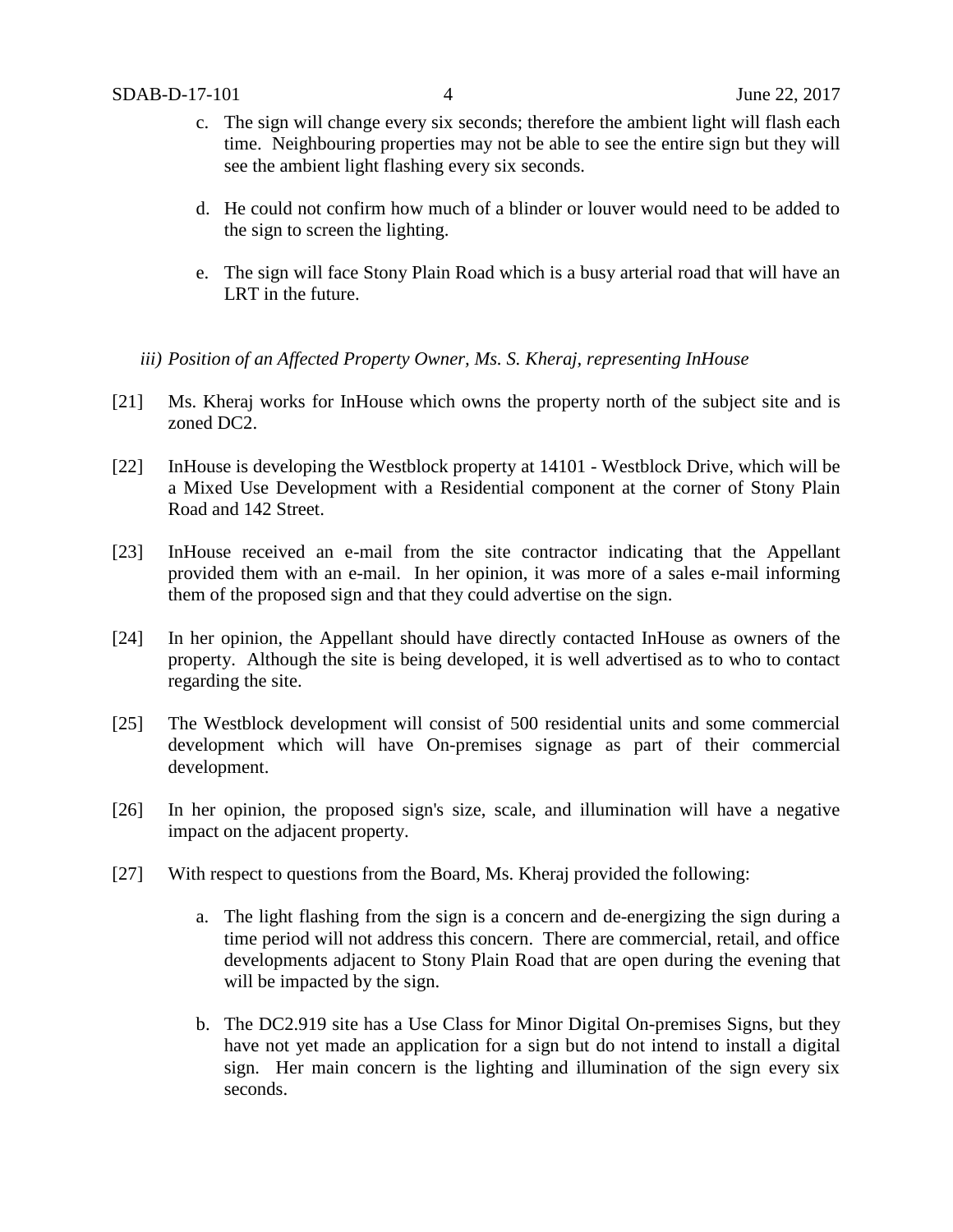- *iv) Rebuttal of the Appellant, Mr. Donadt*
- [28] Based on his experience, blinders or louvers are effective to reduce sign illumination.
- [29] The only contact information he had for the Westblock development was for the site contactor and he asked them to pass on the proposed sign information to the property owner. He provided them with the site plan and only mentioned advertising on the sign as they inquired about it.
- [30] With regard to flashing lights from the sign, light from the sign does not flash, the light is a low LED light and is a constant illumination. The sign will not have video, changing, or moving advertisements. There are similar signs across the street from the subject site.

### **Decision**

[31] The appeal is **DENIED** and the decision of the Development Authority is **CONFIRMED**. The development is **REFUSED**.

#### **Reasons for Decision**

- [32] A Minor Digital Off-premises Sign is a Discretionary Use in the (CSC) Shopping Centre Zone.
- [33] The Board reviewed the two adjacent Sites zoned DC2.919 and DC2.946, and upon review both of those adjacent Sites have provisions for Residential Uses.
- [34] Section 59.2(3) of the *Edmonton Zoning Bylaw* states:

Major Digital Signs, Minor Digital On-premises Signs, Minor Digital Offpremises Signs, and Minor Digital On-premises Off-premises Signs shall be located or constructed such that Sign illumination shall not project onto any surrounding residential premises, shall not face an abutting or adjacent Residential Use, shall not face an abutting or adjacent Residential-Related Use, and shall not face the Extended Medical Treatment Services Use to the satisfaction of the Development Officer.

[35] The Board accepts the reason for refusal per section 59.2(3) that the close proximity to the (east) property, in particular, and also the (north) and (south) properties will have a negative impact on the adjacent residential development.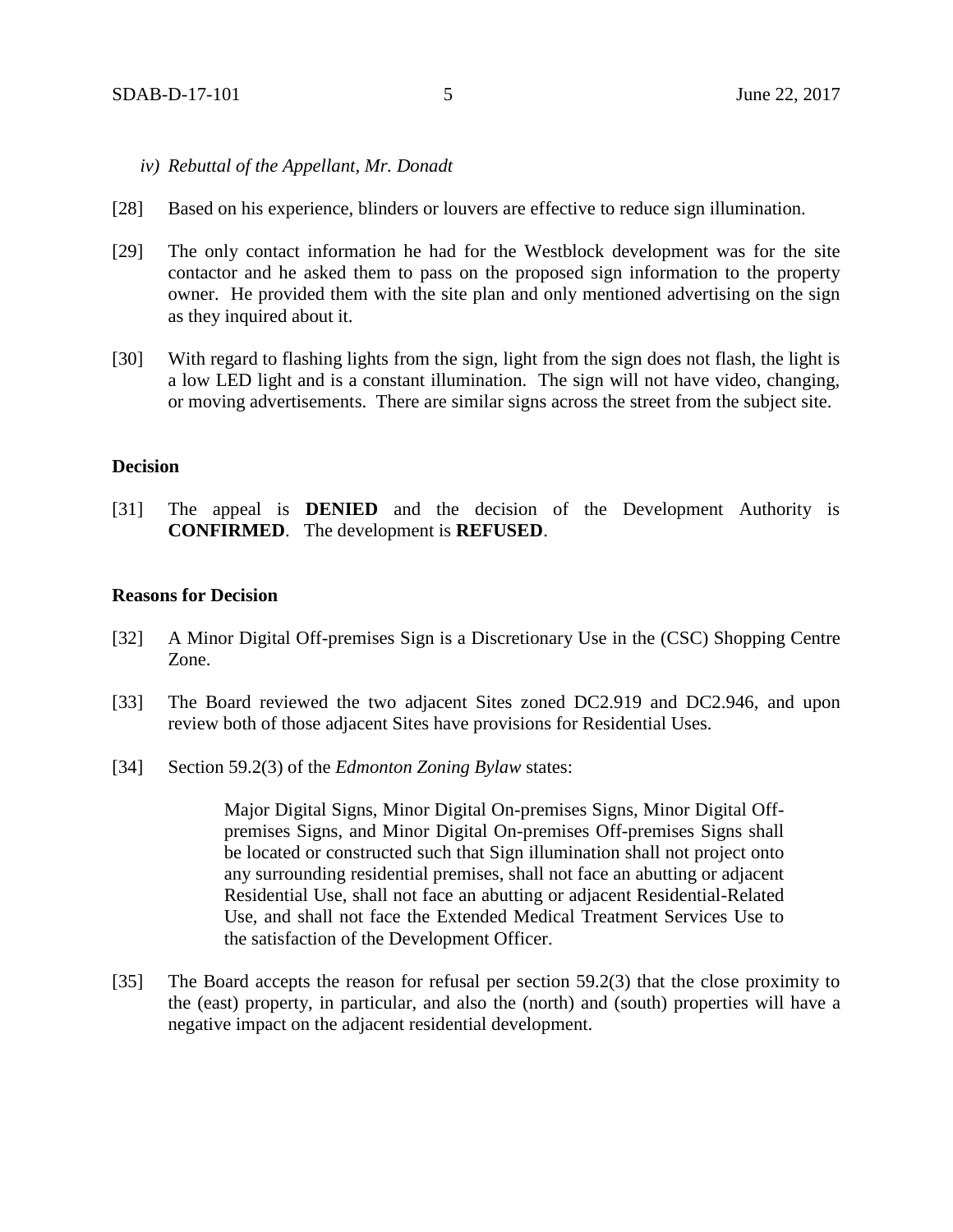- [36] The Board was provided with an on-line response in opposition to the proposed sign and a representative from the property directly north of the subject site appeared in opposition at the hearing.
- [37] The Board did not receive sufficient evidence to reach a conclusion or impose a condition that the installation of a blinder or louver would mitigate the concerns of the neighbours to reduce the illumination of the ambient light. There were no studies provided to determine if a blinder or louvre will work to reduce light illumination on the adjacent Residential Uses.
- [38] The Board was presented with other sign locations in the area; however, the Board is not bound by precedent. Upon review of each of the photographs submitted, the Board could determine that the facts of this application are different and the decision of the Board must deal with the new application itself.
- [39] Based on the evidence provided, the Board agrees with the Development Officer that the proposed sign with the change in Copy every six seconds, which will have a material impact on the Residential Uses in the area.
- [40] Based on the above, the Board finds that the proposed development will unduly interfere with the amenities of the neighbourhood, and materially interfere with or affect the use, enjoyment or value of neighbouring parcels of land.

Mr. V. Laberge, Presiding Officer Subdivision and Development Appeal Board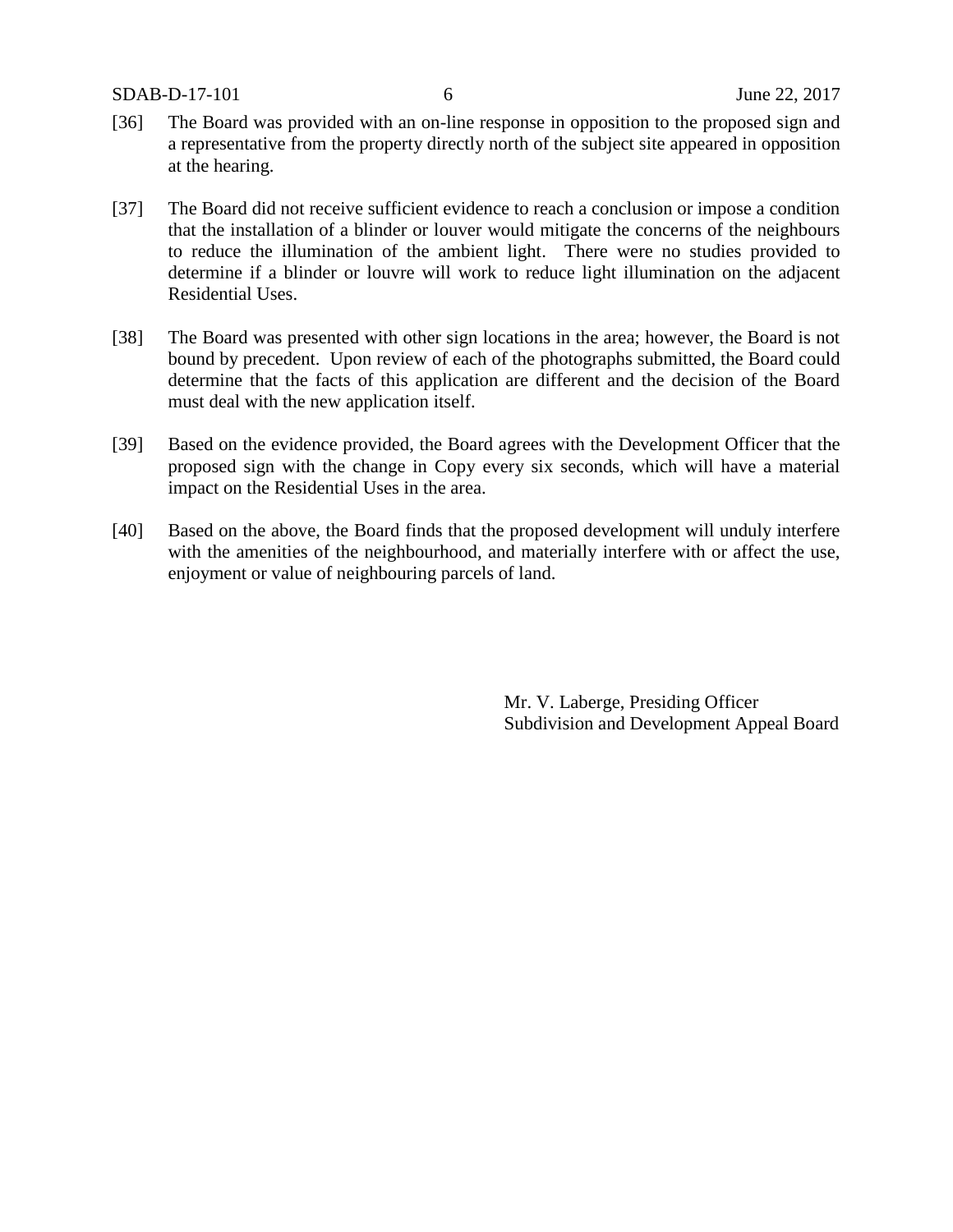## **Important Information for the Applicant/Appellant**

- 1. This decision may be appealed to the Alberta Court of Appeal on a question of law or jurisdiction under section 688 of the *Municipal Government Act*, RSA 2000, c M-26.
- 2. When a decision on a Development Permit application has been rendered by the Subdivision and Development Appeal Board, the enforcement of that decision is carried out by the Sustainable Development Department, located on the 2nd Floor, Edmonton Tower, 10111 – 104 Avenue NW, Edmonton, AB T5J 0J4.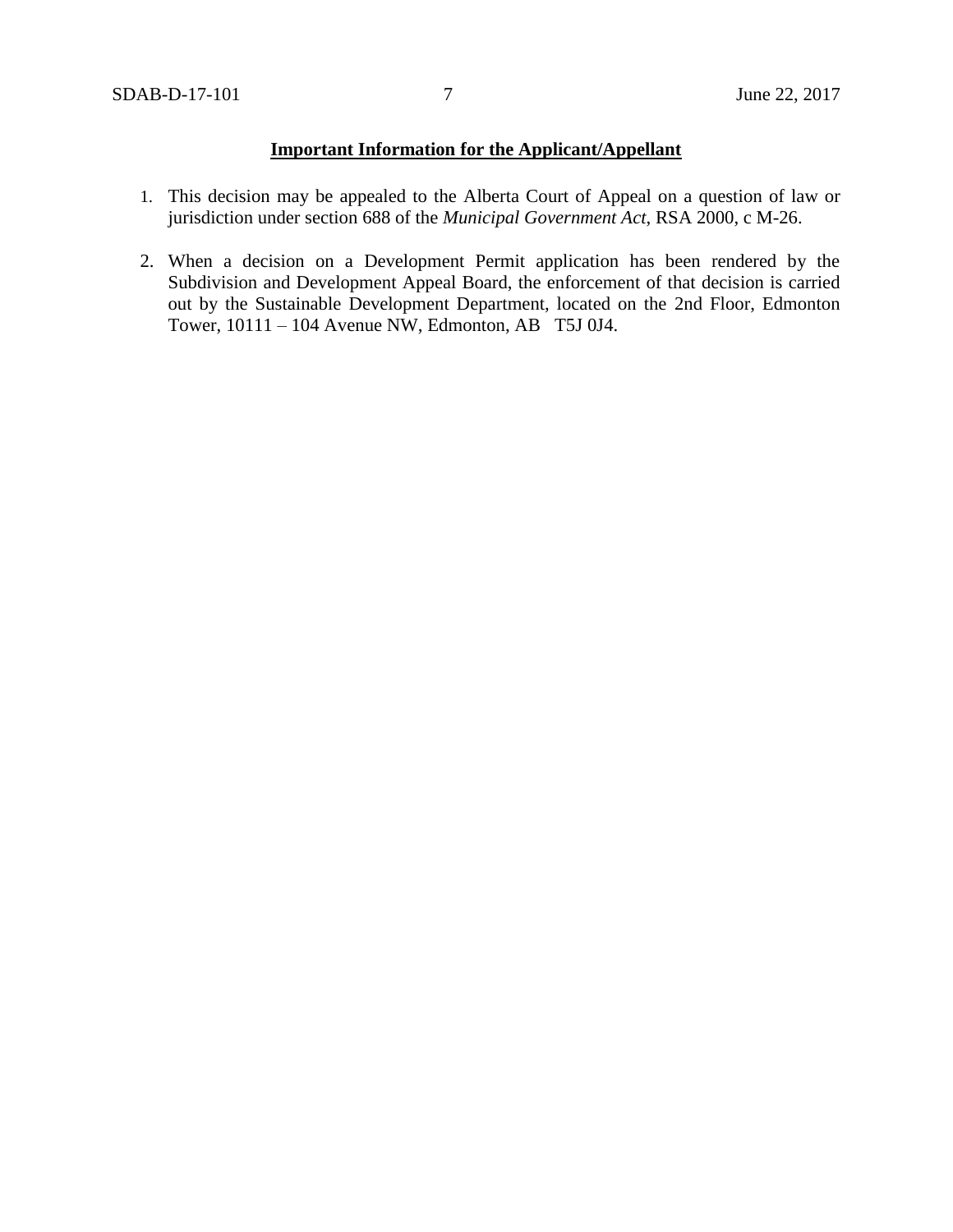

Date: June 22, 2017 Project Number: 241659460-001 File Number: SDAB-D-17-102

# **Notice of Decision**

[1] On June 7, 2017, the Subdivision and Development Appeal Board (the "Board") heard an appeal that was filed on **May 15, 2017**. The appeal concerned the decision of the Development Authority, issued on May 12, 2017, to refuse the following development:

## **Construct an Accessory Building (7.62m x 9.45m, main floor Garage, Garage Suite on second floor), and to demolish an existing Accessory Building (5.49m x 6.4m).**

- [2] The subject property is on Plan 2938HW Blk 10 Lot 7, located at 7318 118A Street NW, within the (RF1) Single Detached Residential Zone. The Mature Neighbourhood Overlay and the McKernan / Belgravia Station Area Redevelopment Plan apply to the subject property.
- [3] The following documents were received prior to the hearing and form part of the record:
	- A copy of the Development Permit application with attachments, proposed plans, and the refused Development Permit;
	- The Development Officer's written submission;
	- The Appellant's written submissions; and
	- Letters of opposition from three adjacent properties.
- [4] The following exhibits were presented during the hearing and form part of the record:
	- Exhibit  $A a$  grade calculation from the Development Officer; and
	- Exhibit  $B a$  photograph of the subject site from the Appellant.

## **Preliminary Matters**

[5] At the outset of the appeal hearing, the Presiding Officer confirmed with the parties in attendance that there was no opposition to the composition of the panel.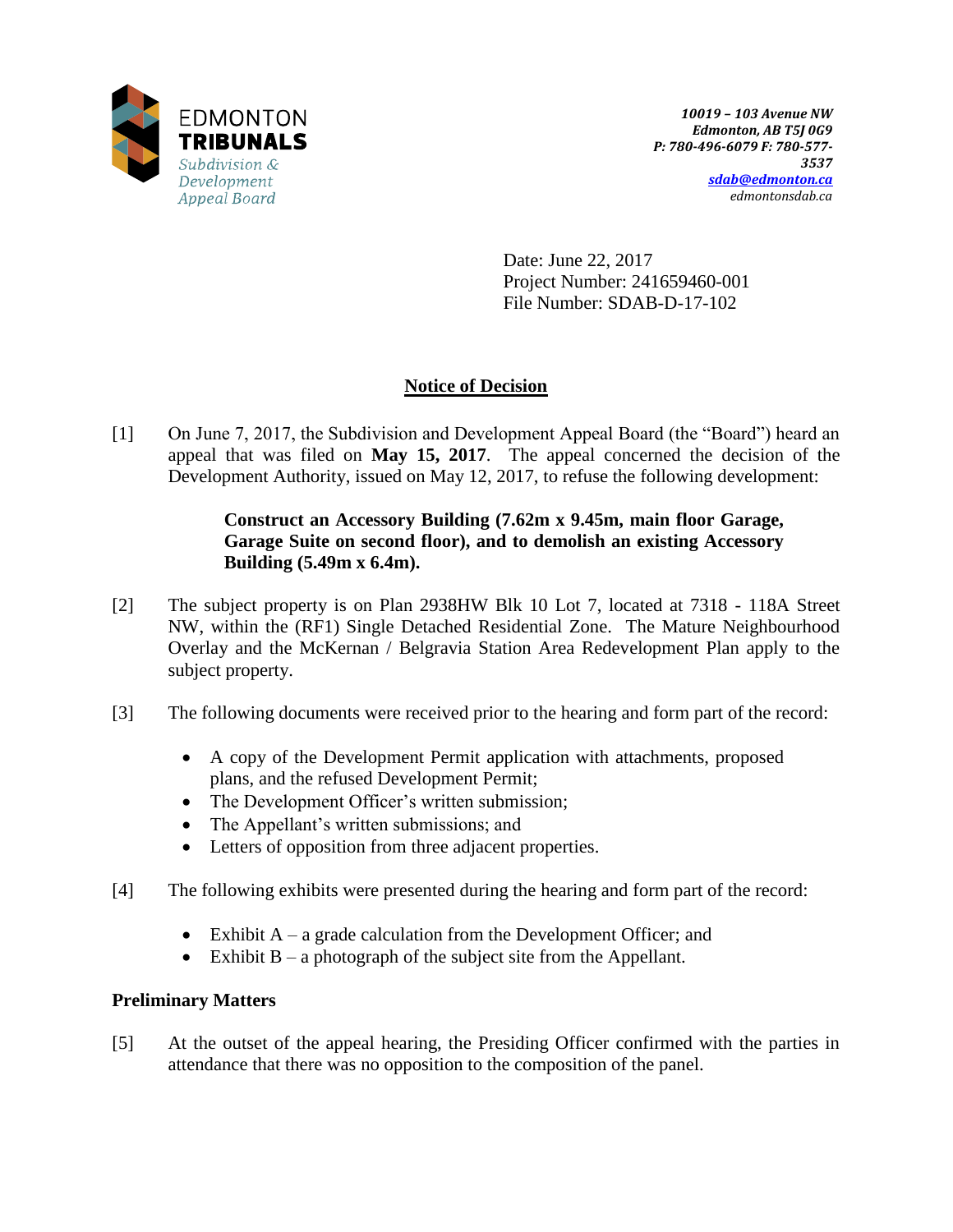- [6] The Presiding Officer outlined how the hearing would be conducted, including the order of appearance of parties, and no opposition was noted. The Presidin*g* Officer indicated that the Board first required clarification on section 87.2(a) of the *Edmonton Zoning Bylaw* before proceeding with the merits of the appeal.
- [7] The appeal was filed on time, in accordance with section 686 of the *Municipal Government Act*, RSA 2000, c M-26.

#### **Summary of Hearing**

- *i) Position of the Development Officer, Mr. B. Langille with respect to the Height calculation*
- [8] Mr. Langille referred to the elevation drawings and indicated that he used the highest roofline to measure Height. He determined that the highest roofline is a 2/12 pitch, therefore the maximum Height allowed is  $5.5$  metres per section  $87.2(a)(ii)$  of the *Edmonton Zoning Bylaw*.
- [9] He acknowledged that section 87.2(a)(ii) has been criticized because it deters a flat roof design.
- [10] With respect to questions from the Board, Mr. Langille provided the following:
	- a. There is no definition for "Roof Height" in the *Edmonton Zoning Bylaw* but there is for "Height". When there are multiple rooflines, the Development Authority must make a judgment call on which roofline is used to determine Height. In this case, he determined that the 2/12 pitch was the highest roofline to determine Height.
	- b. He referred to the sectional drawing (Section A-A of the plans) and indicated that he determined Grade by calculating the average elevation of the four corners of the lot. His calculation was submitted as *Exhibit A*.
	- c. Based on his calculation he determined that the Height of the Principal Dwelling is 7.29 metres.
	- *ii) Position of the Appellant, Mr. A. Doige, representing SunnySide Contracting & Design Inc.*
- [11] Mr. Doige was not sure whether to make the highest roof line a 2/12 roof pitch or a 7/12 roof pitch. If he knew that the 2/12 roof pitch was going to be deemed as the dominant roof by the Development Officer, he would have considered redesigning the proposed Garage Suite.
- [12] The proposed Garage Suite will be used as an income property or a rental suite.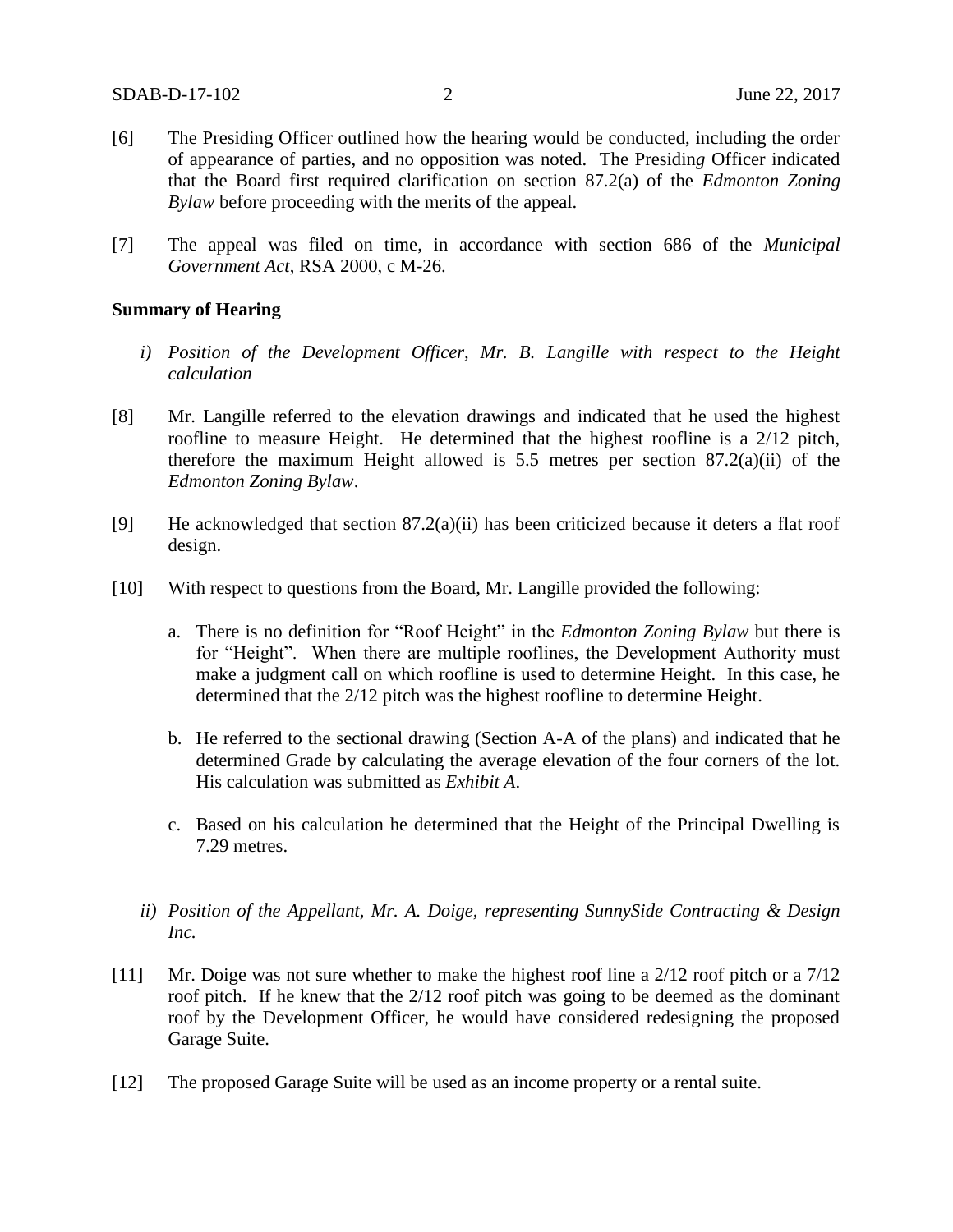- [13] With respect to questions from the Board, Mr. Doige provided the following:
	- a. With regard to why the Board should grant the Height variance, Mr. Doige indicated that the Garage Suite is lower than the Principal Dwelling. The lot slopes downward toward the lane. He submitted a photograph to show the lot Grade difference (*Exhibit B*).
	- b. With regard to possibly redesigning the Garage Suite, he preferred the design under appeal.
	- c. The dormer that faces the Principal Dwelling has been stepped back further than the adjacent neighbours buildings to mitigate massing. The Rear Setback is 6-feet.
	- *iii) Position of the Development Officer, Mr. Langille*
- [14] With respect to questions from the Board, Mr. Langille provided the following:
	- a. With regard to section 87.2(a), the gable roof provides articulation but the massing is essentially the same. The proposed dormers will not change the Height variance.
	- b. The applicant was given the opportunity to revise the drawings, but chose to appeal the decision refusal.
	- c. There are other Garage Suites in the area and the proposed development is very compatible with the neighbourhood. Height was the only issue and pursuant to section 11.3(1)(b) he had to refuse the development. The Garage Suite complies with all other *Edmonton Zoning Bylaw* regulations.
	- d. To help mitigate any privacy concerns the side windows must be frosted and the applicant agreed to this condition.
	- *iv) Rebuttal of the Appellant, Mr. Doige*
- [15] Mr. Doige indicated that he has no issues with the Development Authority's conditions.

### **Decision**

- [16] The appeal is **ALLOWED** and the decision of the Development Authority is **REVOKED**. The development is **GRANTED** as applied for to the Development Authority, subject to the following **CONDITIONS**:
	- 1. The development shall be constructed in accordance with the stamped and approved drawings.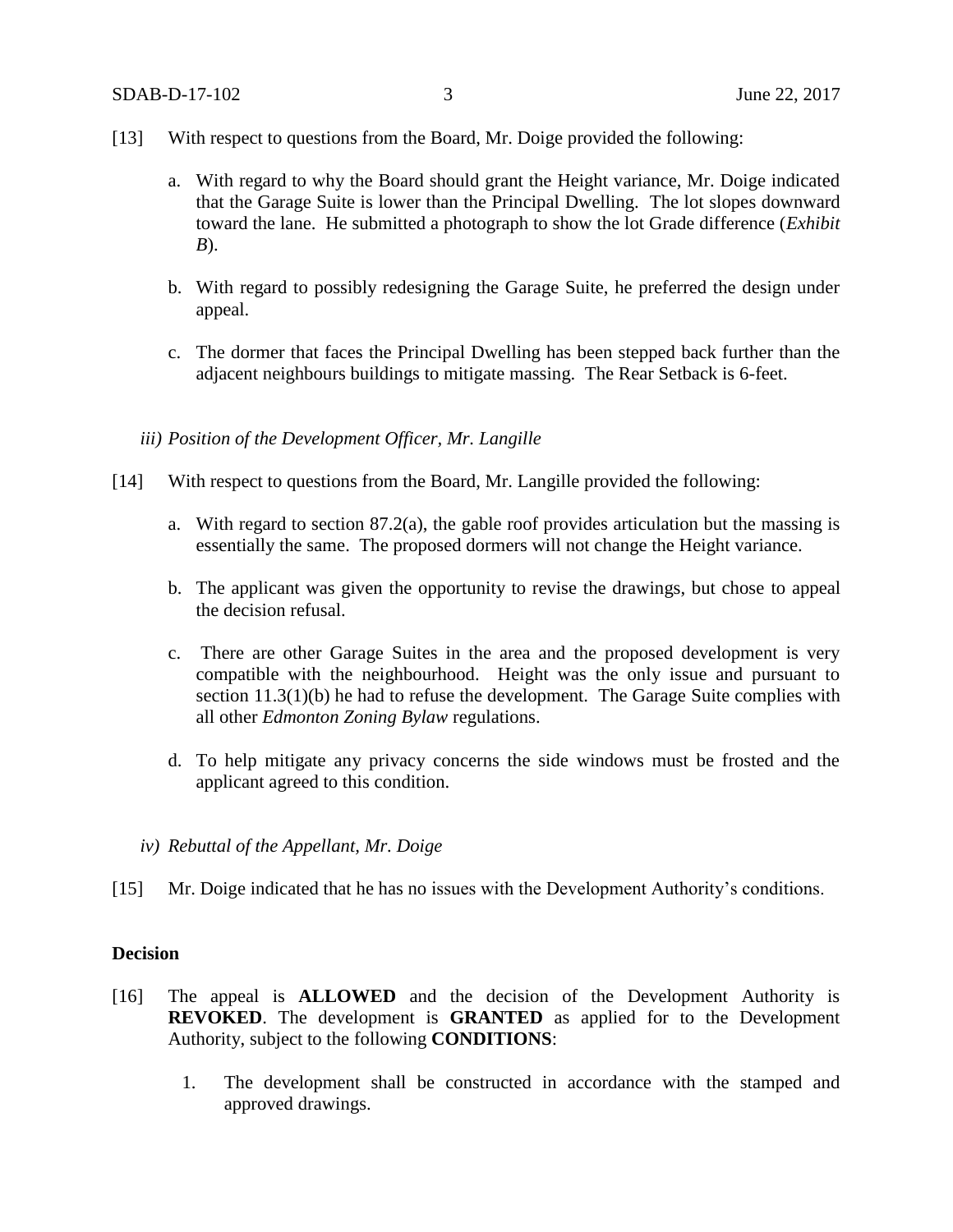- 2. Immediately upon demolition of the building, the site shall be cleared of all debris.
- 3. An accessory building or structure containing a Garage Suite shall not exceed 6.48 metres in height. (Reference Section 6.1(49) and 87.2(a))
- 4. Eave projections shall not exceed 0.46m into required yards or Separations spaces less than 1.2m. (Reference Section 44.1(b))
- 5. Only one of a Secondary Suite, a Garage Suite or Garden Suite may be developed in conjunction with a principal Dwelling.
- 6. A Garage Suite shall not be allowed within the same Site containing a Group Home or Limited Group Home, or a Major Home Based Business and an associated principal Dwelling, unless the Garage Suite is an integral part of a Bed and Breakfast Operation in the case of a Major Home Based Business.
- 7. Notwithstanding the definition of Household within this Bylaw, the number of unrelated persons occupying a Garage Suite shall not exceed three.
- 8. The Garage Suite shall not be subject to separation from the principal Dwelling through a condominium conversion or subdivision.
- 9. Frosted or opaque glass treatment shall be used on windows on the red-lined stamped approved elevation plan to minimize overlook. (Reference Section 87.8)

#### ADVISEMENTS:

- 1. Lot grades must comply with the Edmonton Drainage Bylaw 16200. Contact Drainage Services at 780-496-5500 for lot grading inspection inquiries.
- 2. The driveway access must maintain a minimum clearance of 1.5m from all surface utilities.
- 3. Any hoarding or construction taking place on road right-of-way requires an OSCAM (On-Street Construction and Maintenance) permit. It should be noted that the hoarding must not damage boulevard trees. The owner or Prime Contractor must apply for an OSCAM online at: http://www.edmonton.ca/bylaws licences/licences\_permits/oscam-permit-requestaspx
- [17] In granting the development the following variance to the *Edmonton Zoning Bylaw*  is allowed:
	- 1. Section 87.2(a)(ii) is waived to allow a Height of 6.48 metres.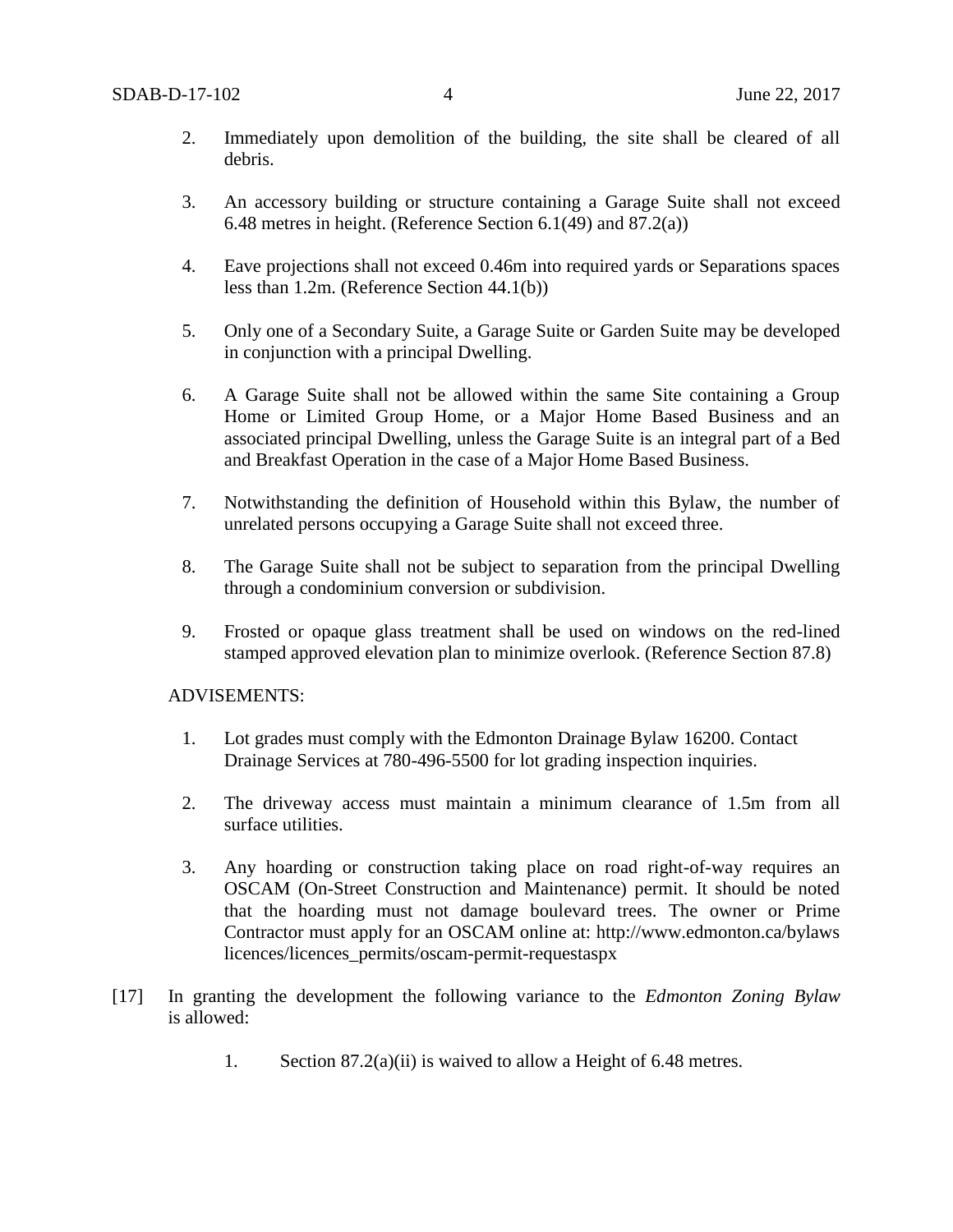#### **Reasons for Decision**

- [18] The proposed development, a Garage Suite, is a Discretionary Use in the (RF1) Single Detached Residential Zone.
- [19] With respect to the Discretionary Use, the Board heard from the Development Authority that Garage Suites are characteristic of the neighbourhood as there are several Garage Suites in close proximity of the proposed development.
- [20] The Board supports the conclusion of the Development Authority and based on photographic evidence, finds that the proposed Garage Suite is reasonably compatible with the neighbourhood.
- [21] With respect to the Height variance and pursuant to section 87.2(a)(ii) of the *Edmonton Zoning Bylaw*, the Board accepts the calculation conducted by the Development Authority that the Height is 6.48 metres. However, upon review of the construction details in the elevation drawings that the overall Height of the Garage Suite is compliant with the maximum Height to the peak of the structure.
- [22] The Development Authority made a determination, which the Board supports, that the 2/12 portion of the roof slope is the dominant feature and therefore the 5.5-metre maximum allowed Height under section 87.2(a)(ii) was used to determine the maximum allowable Height.
- [23] The Board notes that the Height of the Garage Suite is lower than the Principal Dwelling. The Height of the Garage Suite has met this regulation and helps ensure that the proposed Garage Suite does not dominate the site.
- [24] The Board further notes that pursuant to section  $87.2(a)(i)$  where the maximum Height of a Garage is 6.5 metres when the roof slope is over a 4/12 pitch. Some of the roof structure is 7/12 and no matter the size of the 2/12 portion the overall peak would not change and would be compliant with this regulation.
- [25] The Development Officer expressed more of a concern over the massing effect that may be created by the dominate 2/12 roof areas and walls and not the Height variance itself. Based on the drawings and site setbacks the Board finds that the massing will not have an impact on adjacent properties due to the low structures and articulation in the façade and rooflines.
- [26] The Board received three letters in opposition from adjacent property owners. With respect to the property to the south, the proposed stepback of the second storey of the Garage Suite has been stepped back to sufficiently mitigate any massing or overlook concerns. The majority of the south elevation of the proposed development is a single storey structure.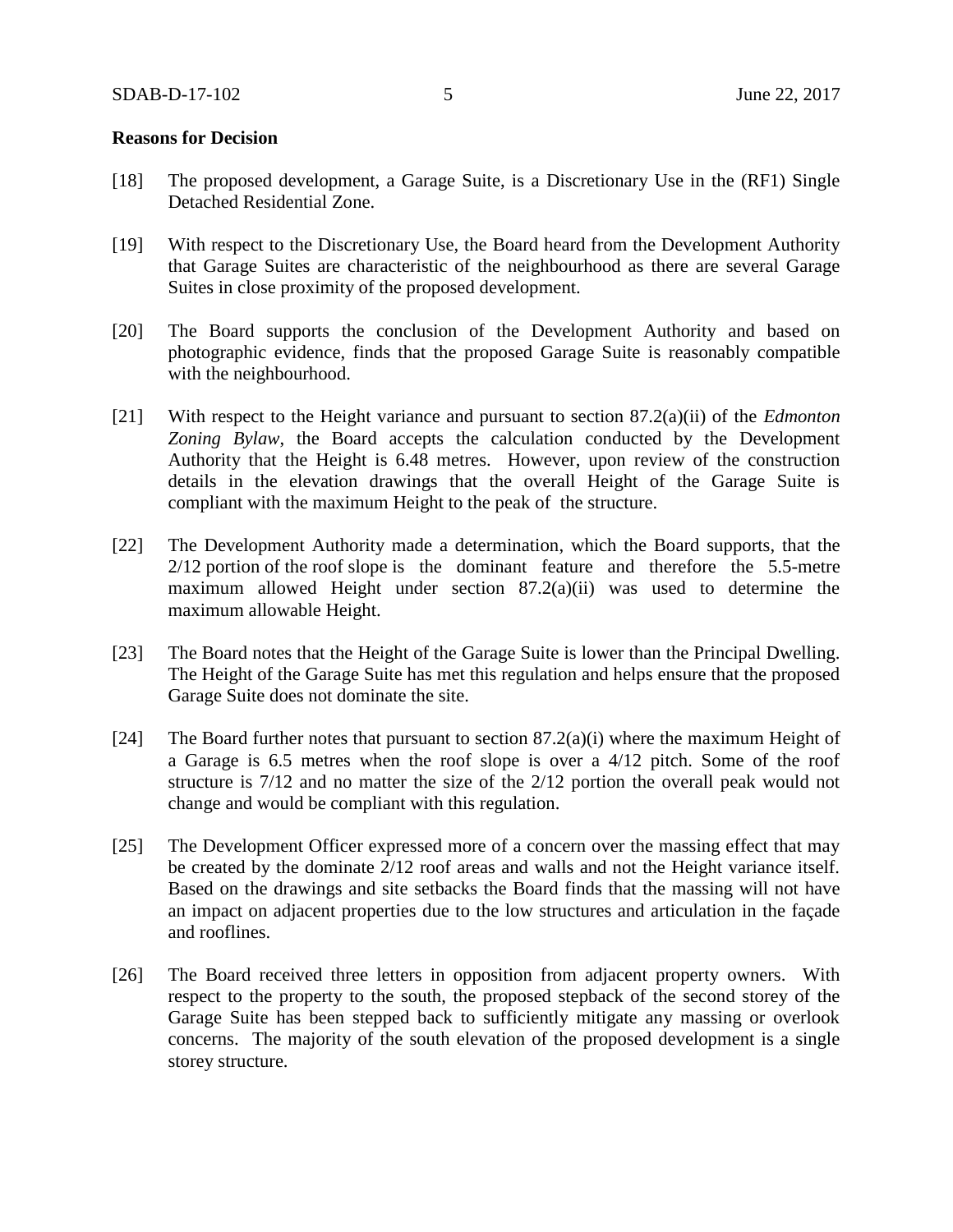- [27] The side setbacks are in excess of the minimum required from both the south and north properties. Given the increased setbacks the Board has found that this will help mitigate any sun or shadow concerns.
- [28] Further, the proposed Garage Suite meets all of the setbacks and the requirements of the Mature Neighbourhood Overlay.
- [29] The Board notes that notwithstanding the Height variance the physical peak of the 7/12 pitch roof does not change and would conform to the Height calculation regulation. This in combination with the stepback of the second level of the Garage Suite on the south elevation and the increased side setbacks will mitigate any potential sun-shadow effect on abutting properties.
- [30] The Board finds that the dormers break up the massing and are more visually appealing compared to a flat roofline and no articulation.
- [31] Based on the above, the Board finds that the proposed development as set out in section 687(3)(d) of the *Municipal Government Act* will not unduly interfere with the amenities of the neighbourhood, nor materially interfere with or affect the use, enjoyment or value of neighbouring parcels of land.

Mr. V. Laberge, Presiding Officer Subdivision and Development Appeal Board